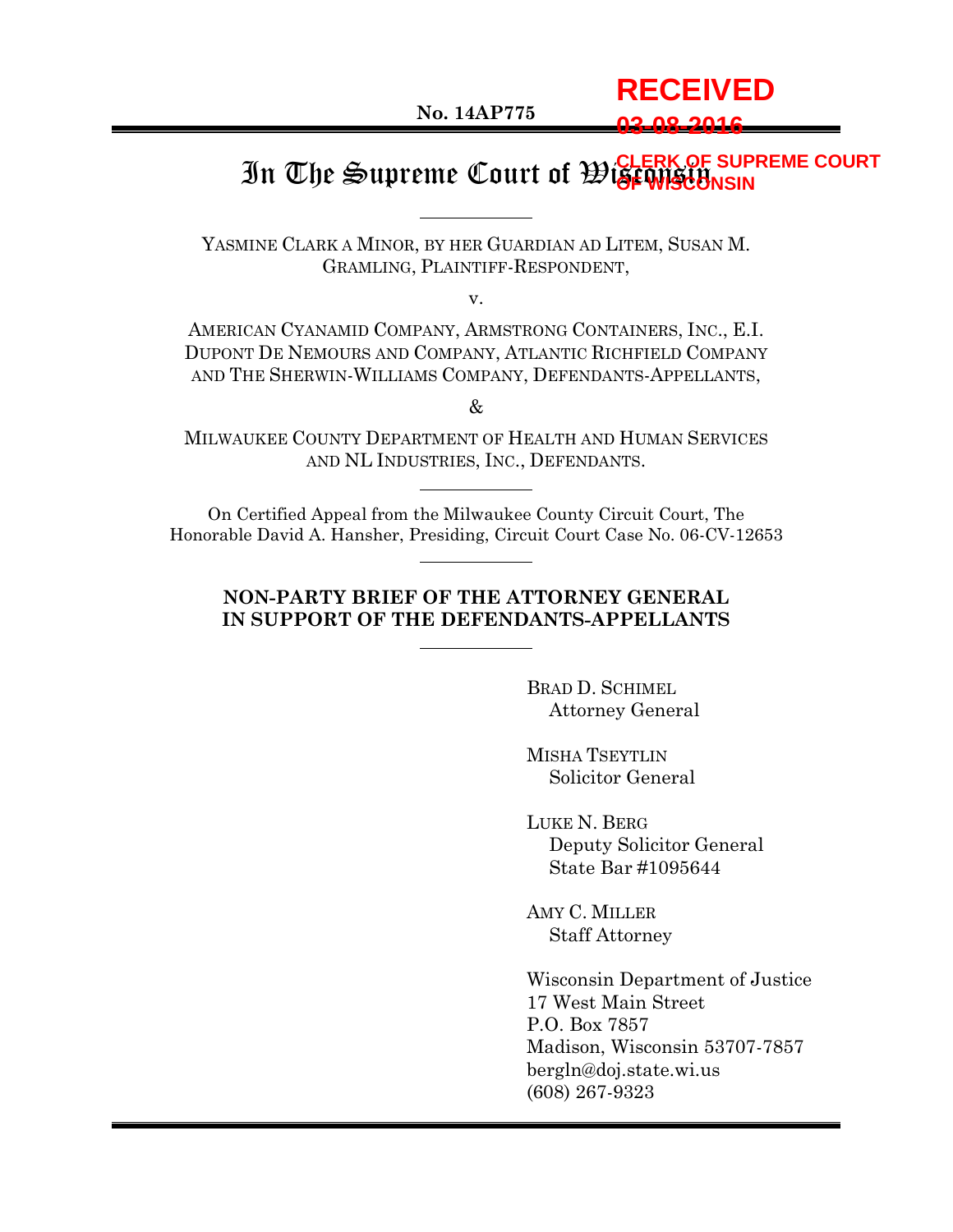# **TABLE OF CONTENTS**

| Ι.  | <i>Thomas</i> Was Wrongly Decided, And<br>The Legislature Was Right To                                            |
|-----|-------------------------------------------------------------------------------------------------------------------|
| П.  | The Legislature Advanced The Public<br>Interest And Restored Private Settled<br>Expectations By Overruling Thomas |
| HL. | Clark's Separation Of Powers And<br>Private Bills Arguments Are Entirely                                          |
|     |                                                                                                                   |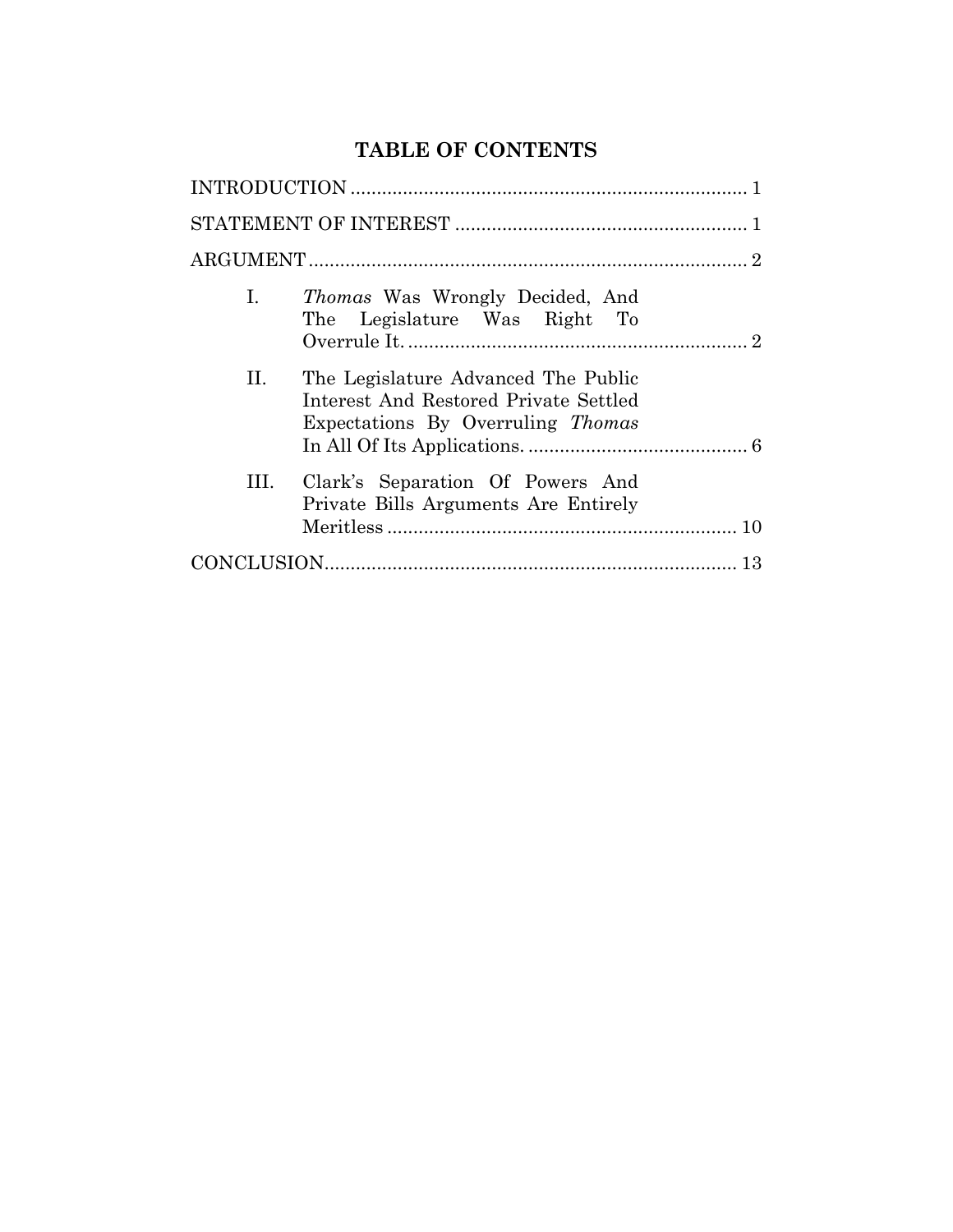# **TABLE OF AUTHORITIES**

# **Cases**

| Aicher ex rel. LaBarge v. Wis. Patients Comp. Fund,<br>2000 WI 98, 237 Wis. 2d 99, 613 N.W.2d 849 6, 12 |
|---------------------------------------------------------------------------------------------------------|
| City of Brookfield v. Milwaukee Metro. Sewerage Dist.,                                                  |
| Collins v. Eli Lilly Co.,                                                                               |
| Davis v. Grover,                                                                                        |
| Gibson v. Am. Cyanamid Co.,                                                                             |
| Gibson v. Am. Cyanamid Co.,                                                                             |
| In re Estate of Laubenheimer,<br>2013 WI 76, 350 Wis. 2d 182, 833 N.W.2d 735 6, 12                      |
| In re Sherwin-Williams Co.,                                                                             |
| Martin v. Richards,                                                                                     |
| Matthies v. Positive Safety Mfg. Co.,<br>2001 WI 82, 244 Wis. 2d 720, 628 N.W.2d 842  7                 |
| Neiman v. Am. Nat'l Prop. & Cas. Co.,<br>2000 WI 83, 236 Wis. 2d 411, 613 N.W.2d 160 7, 9, 10           |
| Soc'y Ins. v. Labor & Indus. Review Comm'n,                                                             |
| Soo Line R.R. Co. v. Dep't of Transp., Div. of Highways,                                                |
| State v. City of Oak Creek,                                                                             |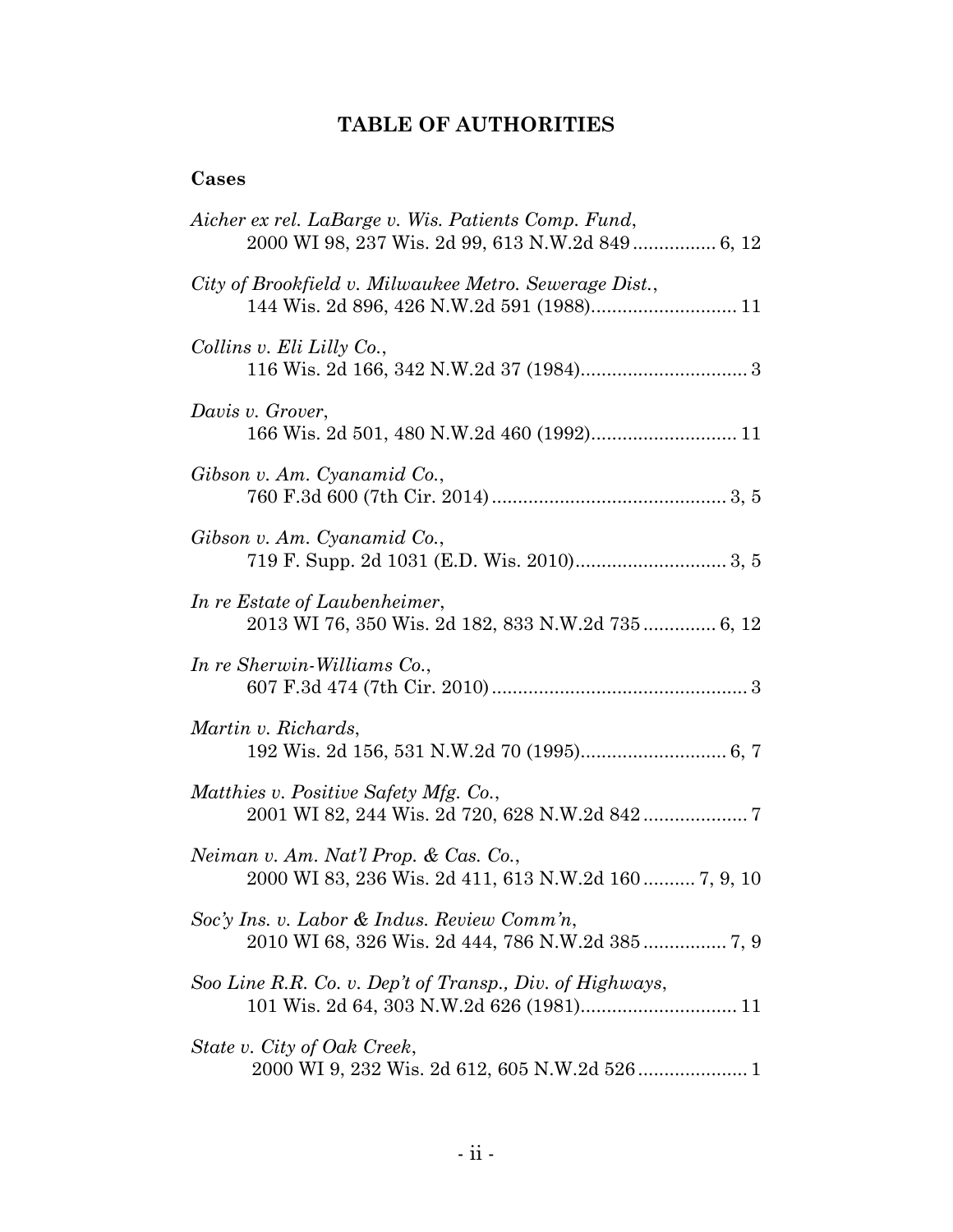| State v. Henley,                                                                          |
|-------------------------------------------------------------------------------------------|
| State v. Huebner,                                                                         |
| 2000 WI 59, 235 Wis. 2d 486, 611 N.W.2d 727 10, 12<br>Thomas ex rel. Gramling v. Mallett, |
| 2005 WI 129, 285 Wis. 2d 236, 701 N.W.2d 523 passim                                       |
| Wenke v. Gehl Co.,<br>2004 WI 103, 274 Wis. 2d 220, 682 N.W.2d 405 6, 8                   |
| <b>Statutes</b>                                                                           |
|                                                                                           |
|                                                                                           |

# Wis. Const. art. I, § 9 ..................................................................... 10 Wis. Const. art. IV, § 18................................................................. 11 Wis. Const. art. XIV, § 13 .......................................................... 6, 10

# Wis. Stat § 895.046 .................................................................. 5, 6, 9 Wis. Stat. § 806.04 ........................................................................... 1

# **Other Authorities**

| Douglas A. Kysar, What Climate Change Can Do About |
|----------------------------------------------------|
| Tort Law,                                          |
|                                                    |
| Linda C. Fentiman, Are Mothers Hazardous to Their  |
| Children's Health?: Law, Culture, and the Framing  |
| of Risk,                                           |
|                                                    |
| The Honorable Diane S. Sykes, Reflections on the   |
| <i>Wisconsin Supreme Court,</i>                    |
|                                                    |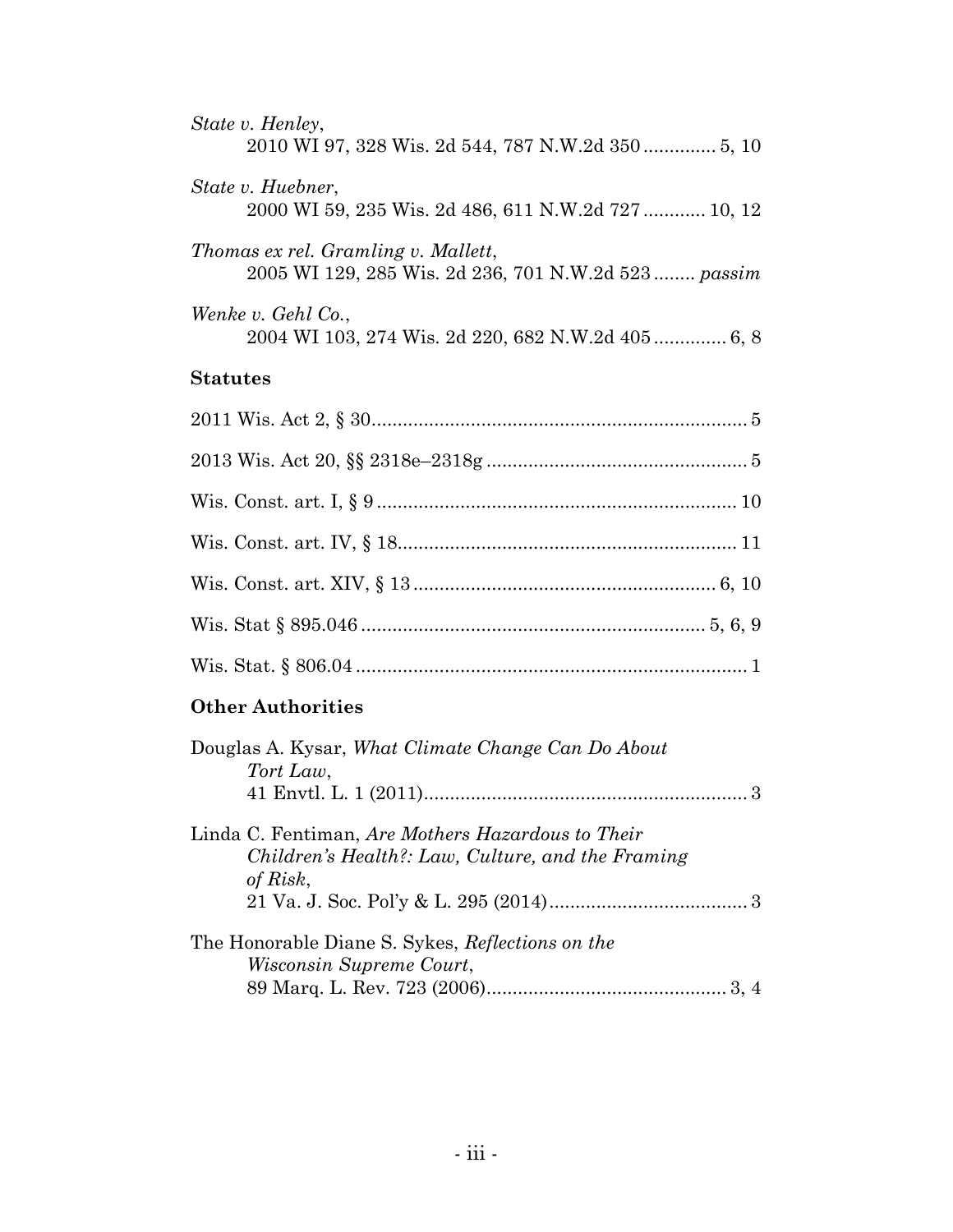#### **INTRODUCTION**

<span id="page-4-0"></span>*Thomas ex rel. Gramling v. Mallett*, 2005 WI 129, 285 Wis. 2d 236, 701 N.W.2d 523, transformed a century of tort law, exposing certain manufacturers to near absolute liability for conduct occurring so long ago that "no living person can remember" it. *Id.* at ¶ 308 (Prosser, J., dissenting). Since the day it was issued, *Thomas* has been widely criticized, and, as predicted, has spawned an outburst of litigation, including this case. The Legislature responded by overruling *Thomas* in 2011 and then extending that overruling to pending lawsuits in 2013. Clark here attacks the 2013 law for retroactively undoing *Thomas*'s brief six-year existence, a deeply ironic argument given that the Legislature simply restored one hundred years of established expectations that *Thomas* had unsettled. This Court should uphold the Legislature's sound judgment so that Wisconsin can finally put the *Thomas* episode to rest.

#### **STATEMENT OF INTEREST**

<span id="page-4-1"></span>When a law's constitutionality is at stake, the Wisconsin Attorney General is "entitled to be heard." Wis. Stat. § 806.04(11); *see also State v. City of Oak Creek*, 2000 WI 9, ¶ 35, 232 Wis. 2d 612, 605 N.W.2d 526.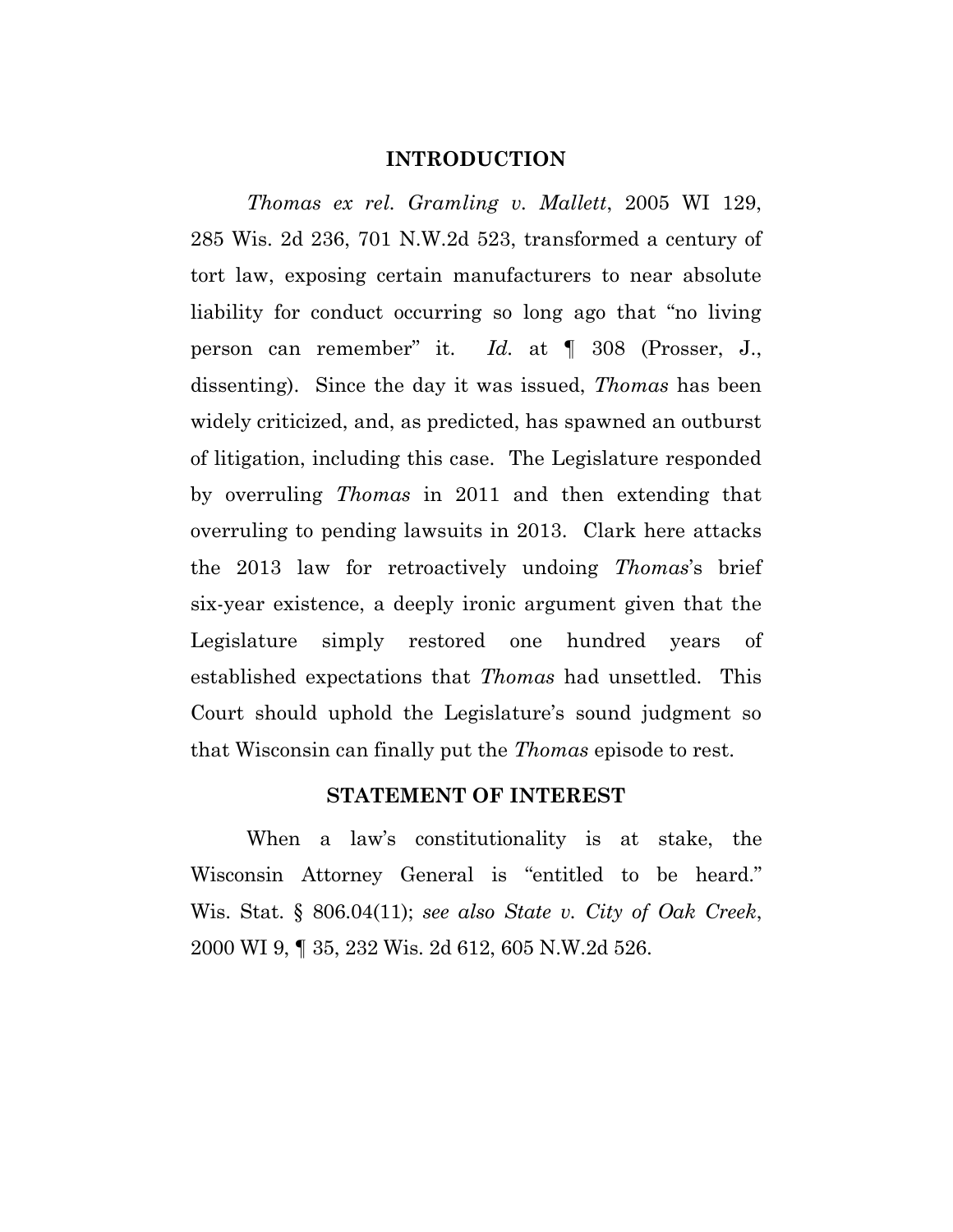#### **ARGUMENT**

#### <span id="page-5-1"></span><span id="page-5-0"></span>**I.** *Thomas* **Was Wrongly Decided, And The Legislature Was Right To Overrule It.**

A. Steven Thomas ingested lead paint as a child in the early 1990s, but because the two houses he lived in were built in early 1900s, he could not identify the manufacturer of the paint. *Thomas*, 2005 WI 129, ¶¶ 6–11, 17. Undaunted, he sued multiple companies that had previously manufactured white lead carbonate, a lead-based pigment that used to be common in white paint (the "Manufacturers"). *Id.*

Although Thomas could not prove causation, a majority of this Court cleared the way for his lawsuit by "chang[ing] the law to fit the facts." *Id.* ¶ 277 (Prosser, J., dissenting). The *Thomas* majority eliminated the standard causation requirement—a "traditional notion[ ] of tort law," *id.* ¶ 102 (majority opinion)—and instead allowed Thomas to prove only that he was injured by the same type of pigment that the Manufacturers had produced. *Id.* ¶¶ 161–62. Thomas needed only to show that the Manufacturers produced the pigment *at some point* during the eight decades between when the houses were built and lead-based pigments were banned in Wisconsin, a "drastically large[ ]" window of time. *Id.* ¶¶ 151–52; *id.* ¶ 217 (Wilcox, J., dissenting).

In order to reach this result, the *Thomas* majority relied on the "risk-contribution" theory of liability first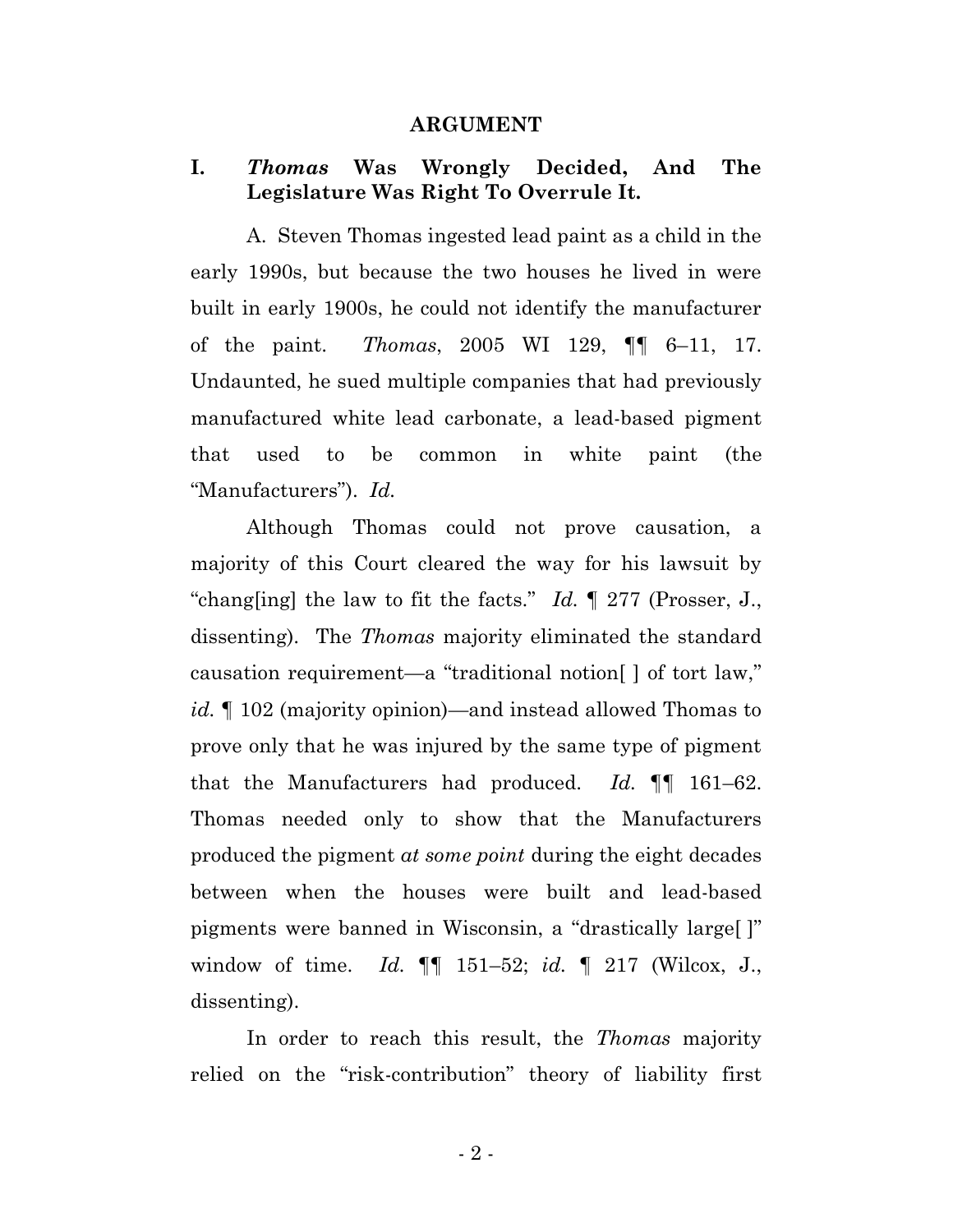articulated in Wisconsin in *Collins v. Eli Lilly Co.*, 116 Wis. 2d 166, 342 N.W.2d 37 (1984). Although none of the unique circumstances in *Collins* applied to the lead-paint context, *see Thomas*, 2005 WI 129, ¶¶ 209–61 (Wilcox, J., dissenting), the *Thomas* majority still "exten[ded] . . . the riskcontribution theory" of *Collins* for "policy reasons." *Id.* ¶ 134 (majority opinion). This marked a revolution in tort law, as this Court "bec[ame] the first court in the nation to allow such a case to go forward." The Honorable Diane S. Sykes, *Reflections on the Wisconsin Supreme Court*, 89 Marq. L. Rev. 723, 729 (2006); *Thomas*, 2005 WI 129, ¶ 295 (Prosser, J., dissenting).

In the following years, *Thomas* was widely criticized. *See In re Sherwin-Williams Co.*, 607 F.3d 474, 477 (7th Cir. 2010); *Gibson v. Am. Cyanamid Co.*, 719 F. Supp. 2d 1031, 1039 and n.10 (E.D. Wis. 2010), *rev'd*, 760 F.3d 600 (7th Cir. 2014); Sykes, *supra*, at 730–31. And no jurisdiction has since followed *Thomas*'s lead. *See* Linda C. Fentiman, *Are Mothers Hazardous to Their Children's Health?: Law, Culture, and the Framing of Risk*, 21 Va. J. Soc. Pol'y & L. 295, 334–35 (2014); Douglas A. Kysar, *What Climate Change Can Do About Tort Law*, 41 Envtl. L. 1, 63 and n.316 (2011).

B. *Thomas* is problematic for a variety of reasons, as the dissents and others have pointed out. *Thomas* created an "irrebutable presumption of causation," 2005 WI 129, ¶ 288 (Prosser, J. dissenting), making it "nearly impossible for paint companies to defend themselves or, frankly, for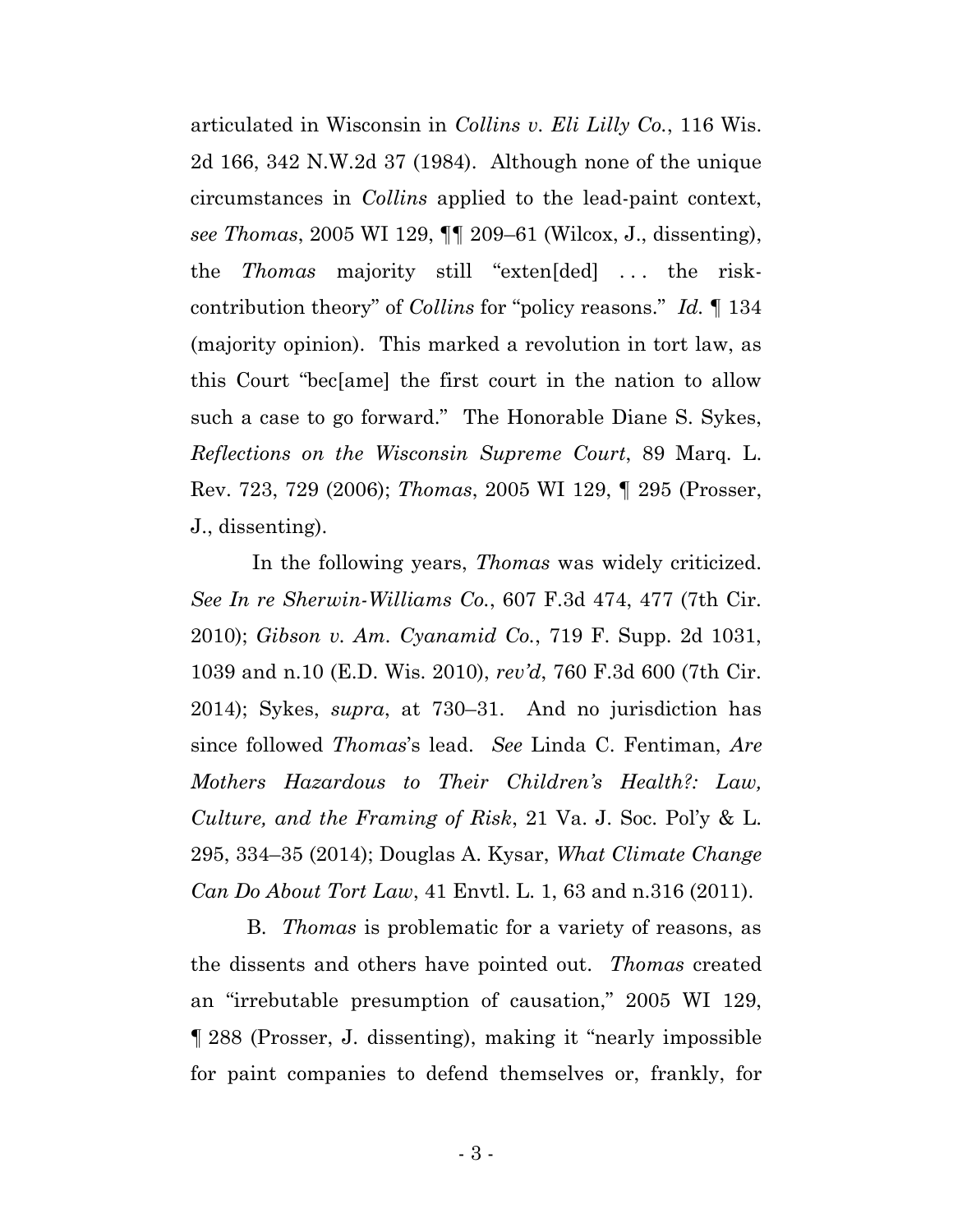plaintiffs to lose," *id.* ¶ 268. *Thomas* was "a form of collective tort liability untethered to any actual responsibility for the specific harm asserted." Sykes, *supra*, at 731. The majority even admitted that its rule sweeps in many defendants "who are actually innocent." *Thomas*, 2005 WI 129, ¶ 164 (majority opinion). In fact, the Manufacturers could "be held liable for a product they may or may not have produced, which may or may not have caused the plaintiff's injuries, based on conduct that may have occurred over 100 years ago when some of the defendants were not even part of the relevant market." *Id.* ¶ 177 (Wilcox, J., dissenting). Such sweeping liability has "drastic consequences for firms doing business in Wisconsin" since it "render[s] every manufacturer an insurer not only of its own products, but also of all generically similar products manufactured by its competitors." *Id.* ¶ 257 (citation omitted).

These problems are greatly exacerbated by the fact that *Thomas* imposes "retroactive and severe liability based on transactions long closed." *Id.* ¶ 302 (Prosser, J., dissenting) (citation omitted). All liability under *Thomas* is retroactive in the sense that the behavior incurring liability occurred decades ago. *See id.* ¶ 196 (Wilcox, J., dissenting) ("Almost all of the [Manufacturers] had ceased production of white lead carbonate by 1950, approximately 30 years before the use of lead paint was banned in Wisconsin."). And "[i]t is almost impossible to defend against alleged negligence that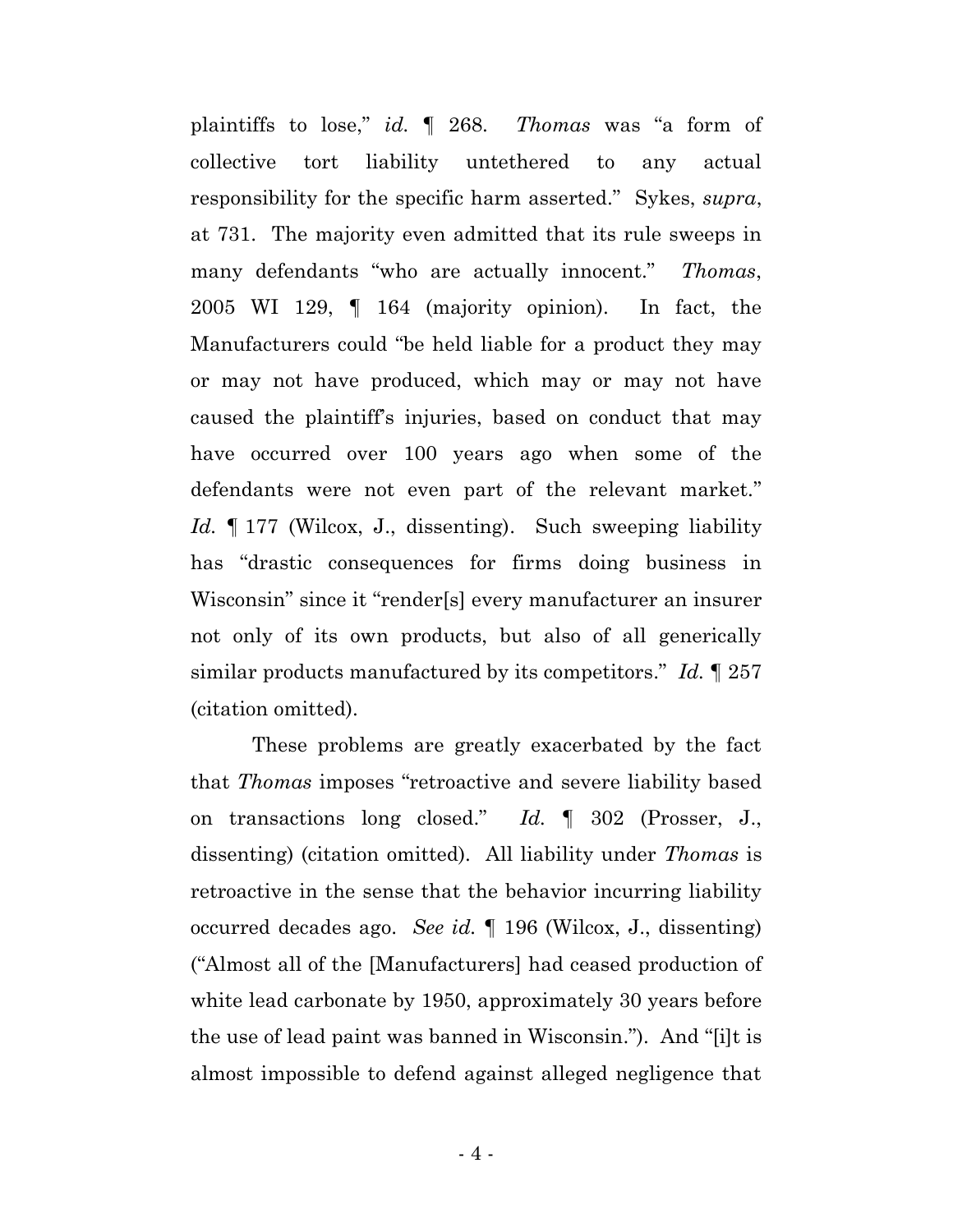no living person can remember." *Id.* ¶ 308 (Prosser, J., dissenting).

Such a significant change in liability was arguably unconstitutional since it overturned settled expectations. *Thomas*, 2005 WI 129, ¶ 264–318 (Prosser, J., dissenting); Wis. Stat § 895.046(1g); *Gibson*, 719 F. Supp. 2d 1031; *see also State v. Henley*, 2010 WI 97, n.29, 328 Wis. 2d 544, 787 N.W.2d 350; *Thomas*, 2005 WI 129, ¶ 166 and n.53 (explicitly leaving open the constitutionality of the new rule); *but see Gibson*, 760 F.3d 600 (7th Cir. 2014). At the very least, *Thomas*'s drastic change in the law raised serious due-process concerns for the Manufacturers.

In sum, "[t]hese shortcomings are the reason that no other court has ever adopted any form of market share liability in lead paint cases." *Thomas*, 2005 WI 129, ¶ 295 (Prosser, J., dissenting). As predicted by a *Thomas* dissent, Wisconsin became "the mecca for lead paint suits," *id.* ¶ 268, with 173 lawsuits being filed since *Thomas* was decided, Defs-Appellants' Br. 12–15.

C. The Legislature carefully considered all of these problems and responded appropriately. It overruled *Thomas*  both prospectively, 2011 Wis. Act 2, § 30, and retroactively, 2013 Wis. Act 20, §§ 2318e–2318g. By enacting these laws, the Legislature "return[ed] tort law to its historical, common law roots," and "assure[ed] that businesses may conduct activities in this state without fear of being sued for indefinite claims of harm from products which businesses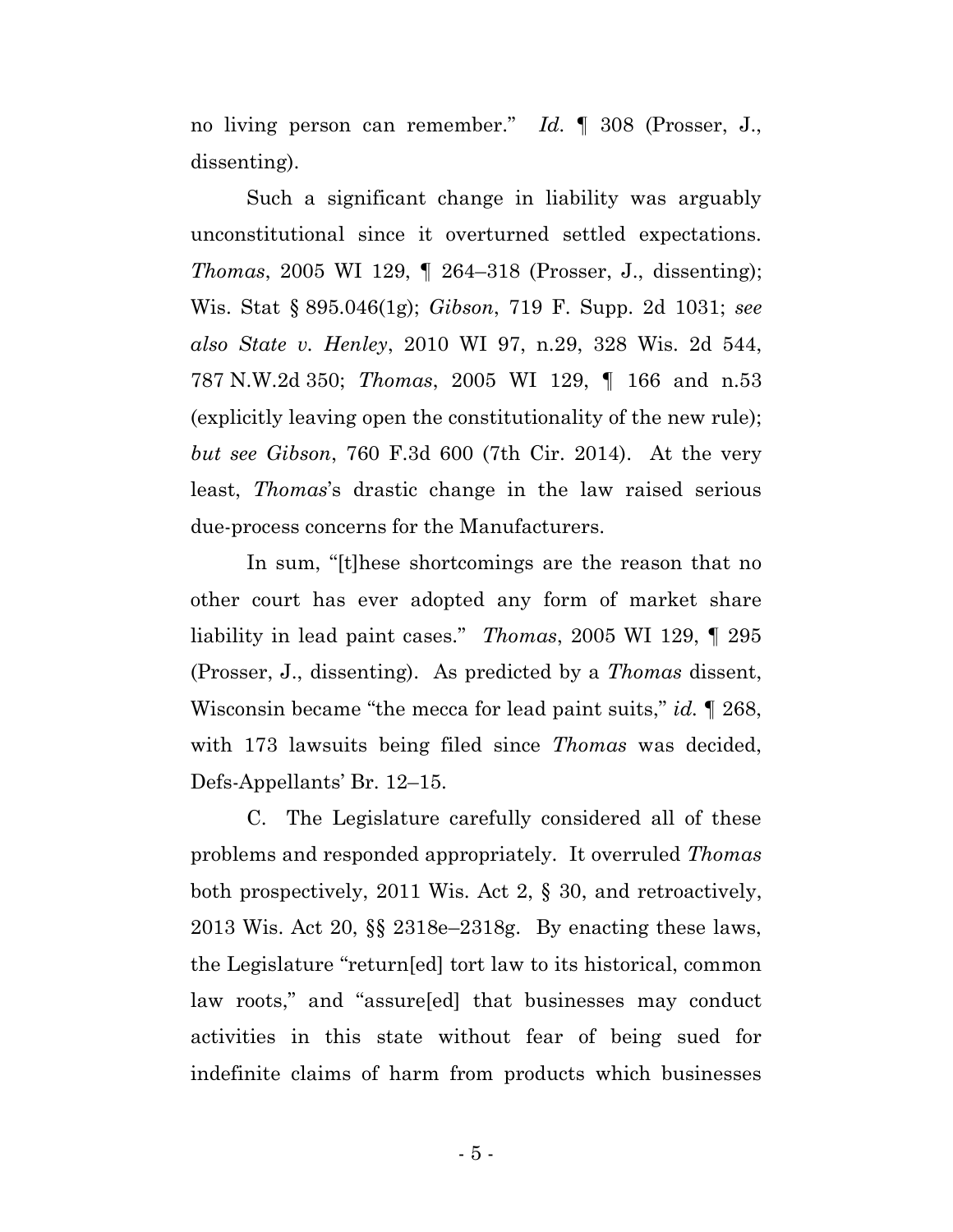may never have manufactured, distributed, sold, or promoted, or which were made and sold decades ago*.*" Wis. Stat. § 895.046(1g).

## <span id="page-9-0"></span>**II. The Legislature Advanced The Public Interest And Restored Private Settled Expectations By Overruling** *Thomas* **In All Of Its Applications.**

A. The Legislature has the power "to define and limit causes of action and to abrogate common law on policy grounds." *Aicher ex rel. LaBarge v. Wis. Patients Comp. Fund*, 2000 WI 98, ¶ 51, 237 Wis. 2d 99, 613 N.W.2d 849; Wis. Const. art. XIV, § 13. "[O]n non-constitutional matters the legislature can overrule the courts, not vice-versa." *In re Estate of Laubenheimer*, 2013 WI 76, ¶ 109, 350 Wis. 2d 182, 833 N.W.2d 735 (Gableman, J., dissenting). And all laws—even retroactive ones—are presumed constitutional. *Martin ex rel. Scoptur v. Richards*, 192 Wis. 2d 156, 200, 531 N.W.2d 70 (1995).

However, when retroactive legislation "unsettles important rights, it is viewed with some degree of suspicion." *Id.* at 201. But the same thing can sometimes be said about court opinions—such as *Thomas*—that announce new tort law rules. *See Wenke v. Gehl Co.*, 2004 WI 103, ¶ 69, 274 Wis. 2d 220, 682 N.W.2d 405 ("[B]ecause retroactive application might be inequitable in certain rare situations, we have recognized that, occasionally, the better course is to apply a rule prospectively."). All after, "[d]efendants . . . reasonably rely upon the law as set forth by *the courts and the legislature*." *Neiman v. Am. Nat'l Prop. & Cas. Co.*,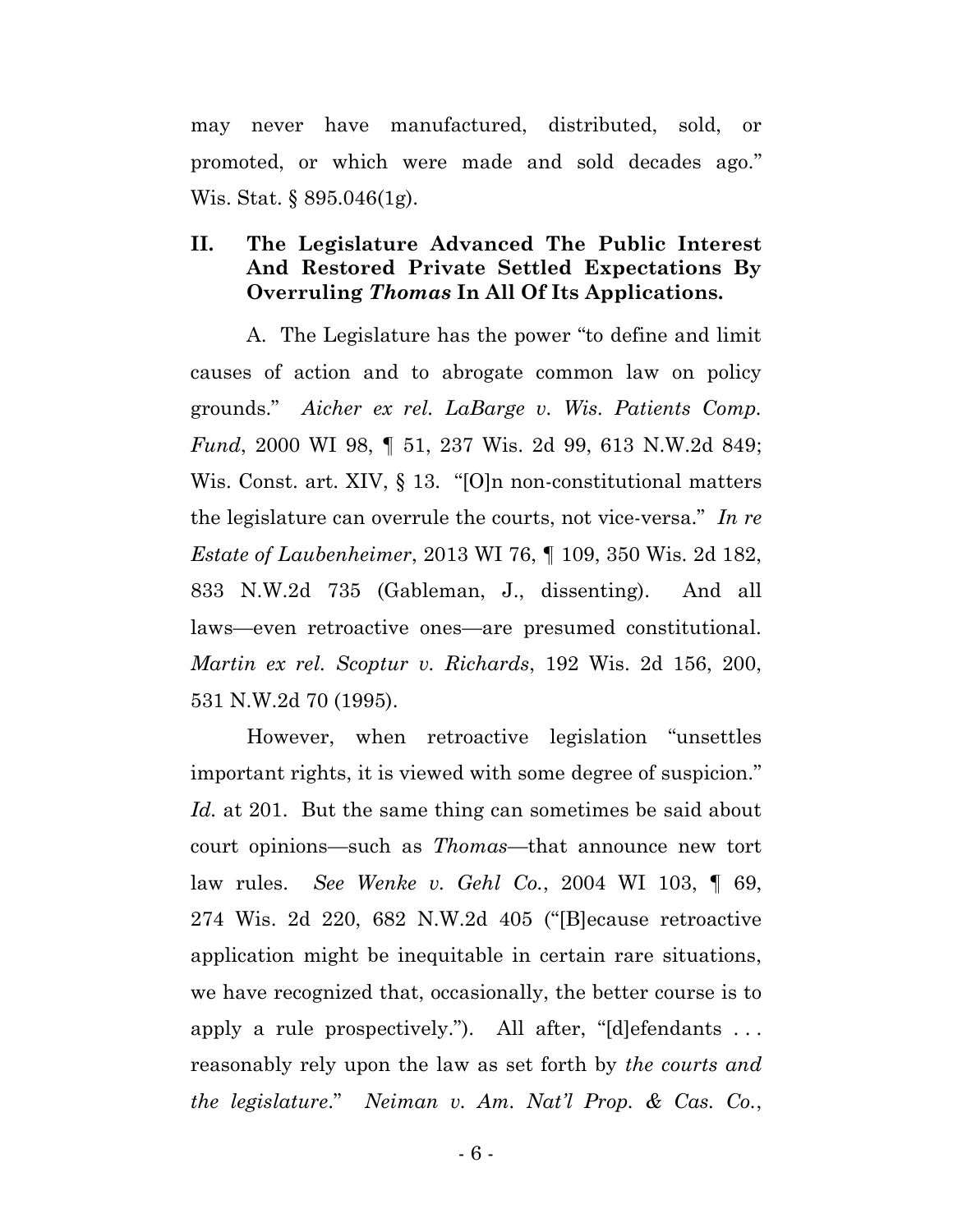2000 WI 83, ¶ 21, 236 Wis. 2d 411, 613 N.W.2d 160 (emphasis added).

B. Evaluating a due-process challenge to a law based upon its alleged retroactivity involves a two-step inquiry. First, a law is only retroactive if it impairs a "vested right." *Soc'y Ins. v. Labor & Indus. Review Comm'n*, 2010 WI 68, ¶ 29, 326 Wis. 2d 444, 786 N.W.2d 385. Second, if the law does unsettle a vested right, this Court applies a "rational basis test" that "balanc[es] the public interest served by the retroactive application of the statute against the private interests that are overturned by it." *Neiman*, 2000 WI 83, ¶¶ 9, 15 (citation omitted). Ultimately, this Court is concerned with "any unfairness inherent in [retroactive] application." *Id.* ¶ 15 (citation omitted); *Martin*, 192 Wis. 2d at 201.

In the rare instances when this Court has invalidated retroactive legislation in the face of a due-process challenge, it has found that the law "unfairly overturns settled expectations," *Neiman*, 2000 WI 83, ¶ 22, "disturbs the stability of past transactions," *Matthies v. Positive Safety Mfg. Co.*, 2001 WI 82, ¶ 42, 244 Wis. 2d 720, 628 N.W.2d 842, changes the law "suddenly and without individualized consideration," *Soc'y Ins.*, 2010 WI 68, ¶ 33, or "subjects [an institution] to potentially significant and unpredictable damage awards," *id.* ¶ 52. Similarly, when a *court* changes tort law and decides whether that change should apply retroactively, it "is concerned about exposing many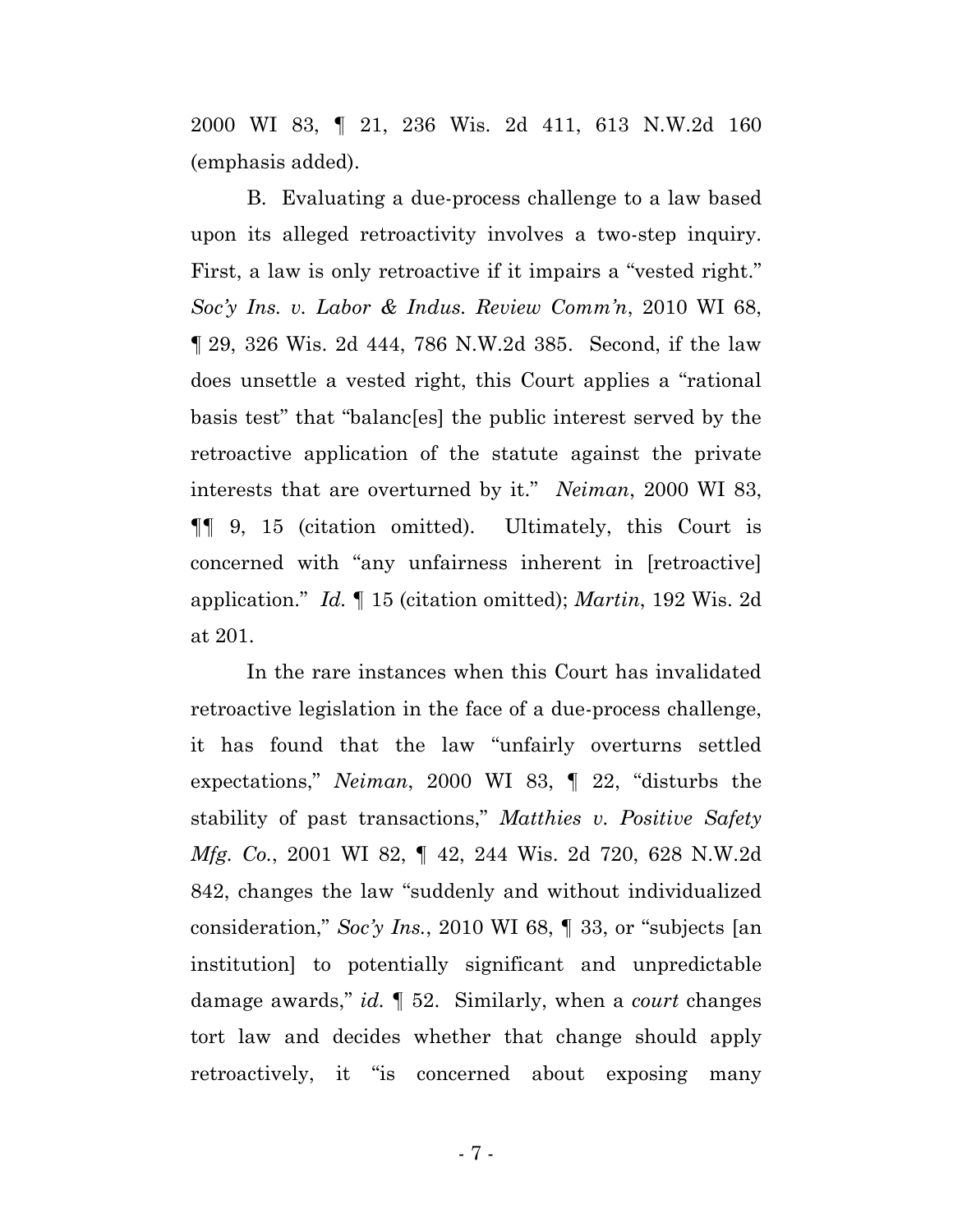individuals and institutions to liability who would have obtained liability insurance had they known they would no longer enjoy immunity." *Wenke*, 2004 WI 103, ¶ 72.

C. The State takes no position on whether Clark's rights under the *Thomas* decision had vested, although the defendants raise some powerful points in this regard. Defs-Appellants' Br. 23–41. The State respectfully submits that this case should be decided by definitely declaring that the Legislature's decision to overturn *Thomas* was entirely consistent with the public interest and the vast majority of settled private expectations. Indeed, overturning *Thomas* in all of its applications advances—rather than undermines—all of the very same reasons this Court has given for invalidating retroactive legislation in other cases.

The Legislature's decision to overrule *Thomas* advances both the public interest and settled private expectations. *Thomas* "overturned settled expectations" by imposing liability on conduct "that may have occurred over 100 years ago." *Id*. ¶ 177 (Wilcox, J., dissenting). *Thomas*  imposed tort liability "suddenly and without individualized consideration," such that the Manufacturers "can be held liable for a product they may or may not have produced, which may or may not have caused the plaintiff's injuries." *Id. Thomas* subjected the Manufacturers to "potentially significant and unpredictable damage awards" by "creat[ing] a remedy . . . so sweeping and draconian that it will be nearly impossible for paint companies to defend themselves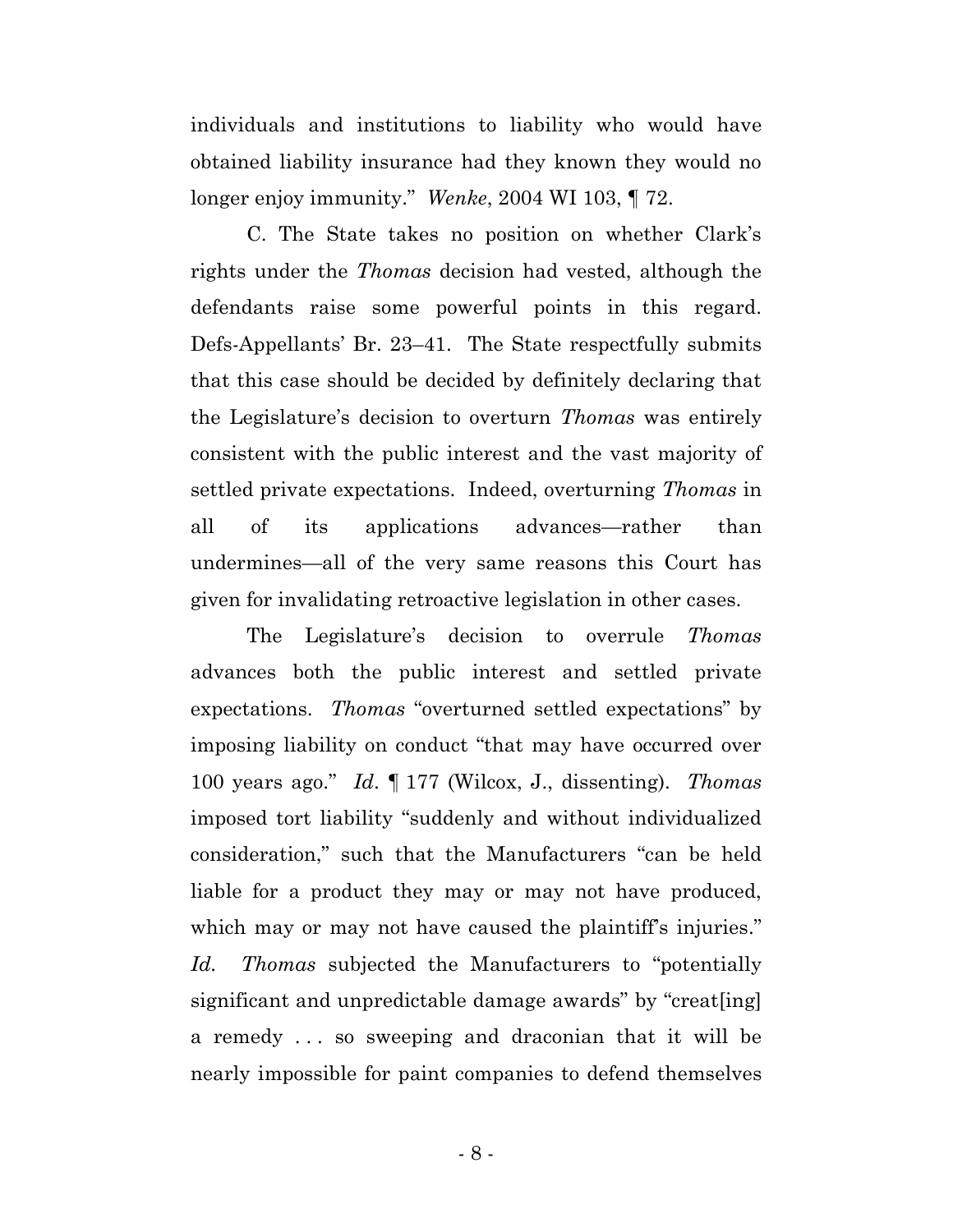or, frankly, for plaintiffs to lose." *Id.* ¶ 268 (Prosser, J., dissenting). And *Thomas* gave the Manufacturers no meaningful "opportunity to ... [cover] the expense of ... increased exposure," *Neiman*, 2000 WI 83, ¶ 21—after all, "how will 1930s insurance pay for 21st century damages?" *Thomas*, 2005 WI 129, ¶ 311 (Prosser, J., dissenting).

The Legislature's decision to completely overrule *Thomas* for all cases addresses these problems, and thus forwards both the public interest and settled private interests. By overruling *Thomas*, the Legislature *restored* "settled expectations." *Neiman*, 2000 WI 83, ¶ 22. It *protected* the Manufacturers from "significant and unpredictable damage awards." *Soc'y Ins.*, 2010 WI 68, ¶ 52. And it *preserved* the "individualized consideration" built into traditional tort law, *id.* ¶ 33. The Legislature succeeded in "return[ing] tort law to its historical, common law roots," and "assur[ing] that businesses may conduct activities in this state without fear of being sued for indefinite claims of harm from products which businesses may never have manufactured, distributed, sold, or promoted, or which were made and sold decades ago*.*" Wis. Stat. § 895.046(1g).

Overturning the Legislature's judgment would give far too much weight to whatever expectations developed in the six years between *Thomas*'s tort-law revolution in 2005 and its undoing in 2011, and far too little weight to the expectations that had become entrenched during the prior one hundred years. At the absolute minimum, the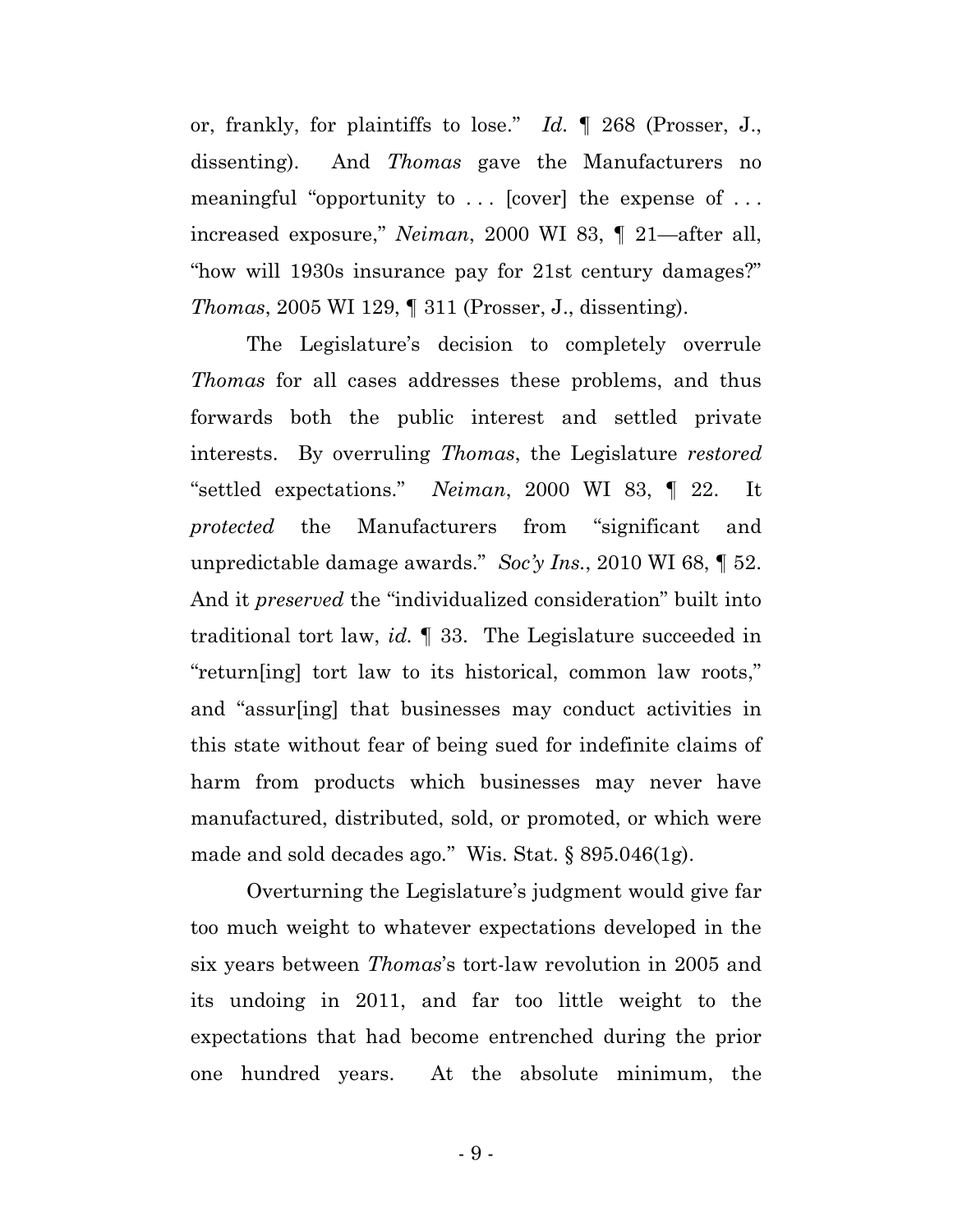Legislature acted with a "rational basis" when it chose to treat a century of settled expectations—during which all of the relevant conduct occurred—as more weighty than the limited reliance, if any, that developed during *Thomas*'s brief, six-year existence. *Neiman*, 2000 WI 83, ¶¶ 9, 15.

# <span id="page-13-0"></span>**III. Clark's Separation Of Powers And Private Bills Arguments Are Entirely Meritless**

A. Clark argues that the Legislature violated separation of powers principles by overruling *Thomas*, suggesting that *Thomas*'s rule was constitutionally required. Pl-Resp't's Br. 35–40. But as noted above, the Legislature can "repeal the common law, as long as the change does not conflict with the constitution." *State v. Huebner*, 2000 WI 59, ¶ 50–52, 235 Wis. 2d 486, 611 N.W.2d 727 (Prosser, J., concurring) (citing Wis. Const. art. XIV, § 13). And *Thomas* was simply not constitutionally mandated. Although the majority invoked Article I, § 9 for its *authority* to craft *Thomas*, it never held that its result was constitutionally *required.* 2005 WI 129, ¶ 129. Nor could it, since this Court has repeatedly held that Article I, § 9 does "not create new rights." *Id.*; *see*, *e.g.*, *State v. Henley*, 2010 WI 97 n.29, 328 Wis. 2d 544, 787 N.W.2d 350. The *Thomas* majority made clear that it was creating a "remedy through the existing common law." *Thomas*, 2005 WI 129, ¶ 129. It even claimed to "retain[ ] the ability to limit [its new rule] based on public policy factors"—which would not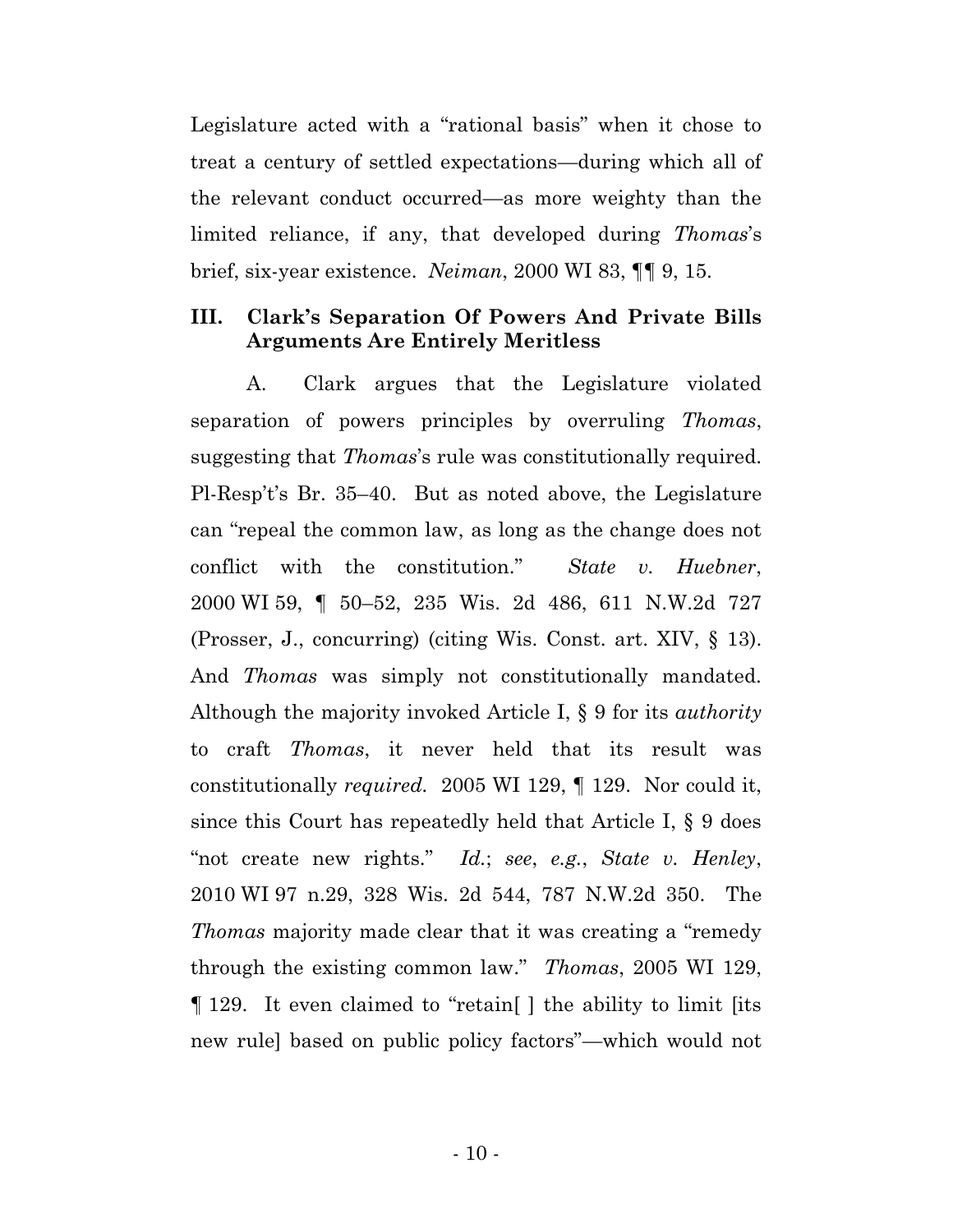be possible if its holding was constitutionally required. *Id.* ¶ 166 n.54.

B. Clark also invokes Article IV, § 18 of the Wisconsin Constitution, which requires "private or local" legislation to be limited to a single subject that is clearly expressed in the title. This argument fails because the 2013 law is not "private or local." While those terms are hard to define specifically, *Soo Line R.R. Co. v. Dep't of Transp., Div. of Highways*, 101 Wis. 2d 64, 73, 303 N.W.2d 626 (1981), they have generally been reserved for laws that are "specific on [their] face as to particular people, places or things," *Davis v. Grover*, 166 Wis. 2d 501, 524, 480 N.W.2d 460 (1992), or that "classify certain entities such as cities or counties." *City of Brookfield v. Milwaukee Metro. Sewerage Dist.*, 144 Wis. 2d 896, 907, 426 N.W.2d 591 (1988).

Clark does not cite a single case holding that legislation defining the boundaries of tort law is "private or local," and the cases she does cite are inapposite. Indeed, the *only* cases that Clark cites that invalidated laws under Article IV, § 18, targeted one specific sewerage district, *Milwaukee Metro. Sewerage*, 144 Wis. 2d at 901, or "specifically prohibit[ed] the Department [of Transportation] from constructing an overhead structure at the intersection of state trunk highway 13 and the Soo Line Railroad," *Soo Line R.R.*, 101 Wis. 2d at 68–70. The Legislature's decision to overturn *Thomas* for everyone, restoring a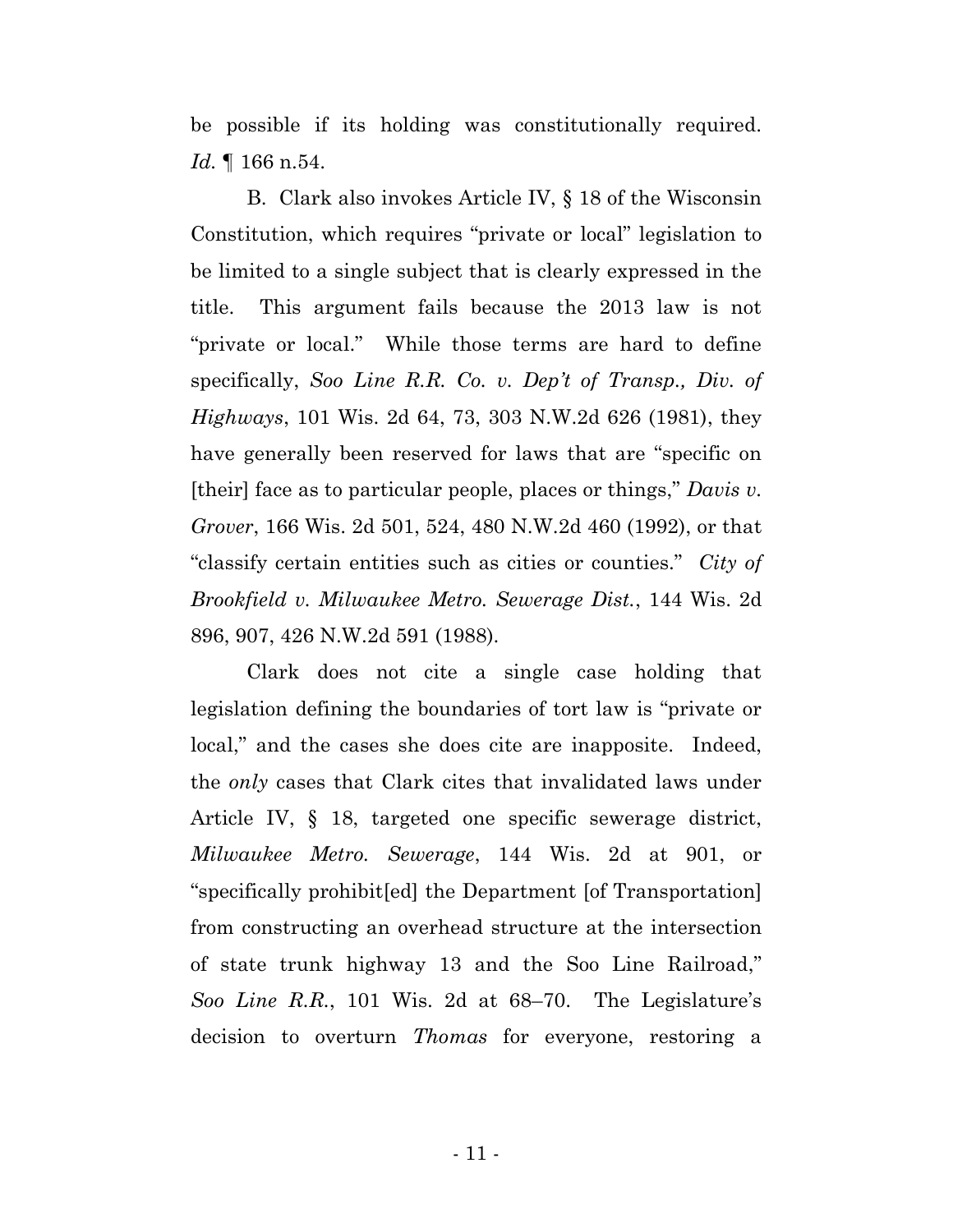century of settled expectations, falls far outside of this limited class of cases.

Clark's theory is that the 2013 law is "private" because its *effect* is limited to a closed set of plaintiffs and defendants. She cites no authority for this principle, but even if valid, the premise is flawed. Part of what motivated the dissents was fear that *Thomas* would be applied to other contexts. *Thomas*, 2005 WI 129, ¶ 247 (Wilcox, J., dissenting); *id.* ¶ 313 (Prosser, J., dissenting). That fear was justified. Defs-Appellants Br. 12–13 (noting that *Thomas*-based claims have been filed for "exposure to asbestos, solvents, and other . . . products"). The 2013 law cuts off all these claims, so it is in no way "private or local," even under Clark's novel theory.

\* \* \*

The Legislature has the authority and duty to overturn wrongly decided, common-law cases. *See Aicher*, 2000 WI 98, ¶ 51; *In re Estate of Laubenheimer*, 2013 WI 76, ¶ 109 (Gableman, J., dissenting); *Huebner*, 2000 WI 59, ¶ 52 (Prosser, J., concurring). The Legislature exercised this authority wisely when it completely overturned *Thomas*, protecting businesses in Wisconsin from being subject to this unfair and arguably unconstitutional decision. The 2013 law does not violate due process or any other constitutional provision. Rather, it advances core interests grounded in due process and basic fairness by restoring expectations that had been settled for a century before *Thomas*.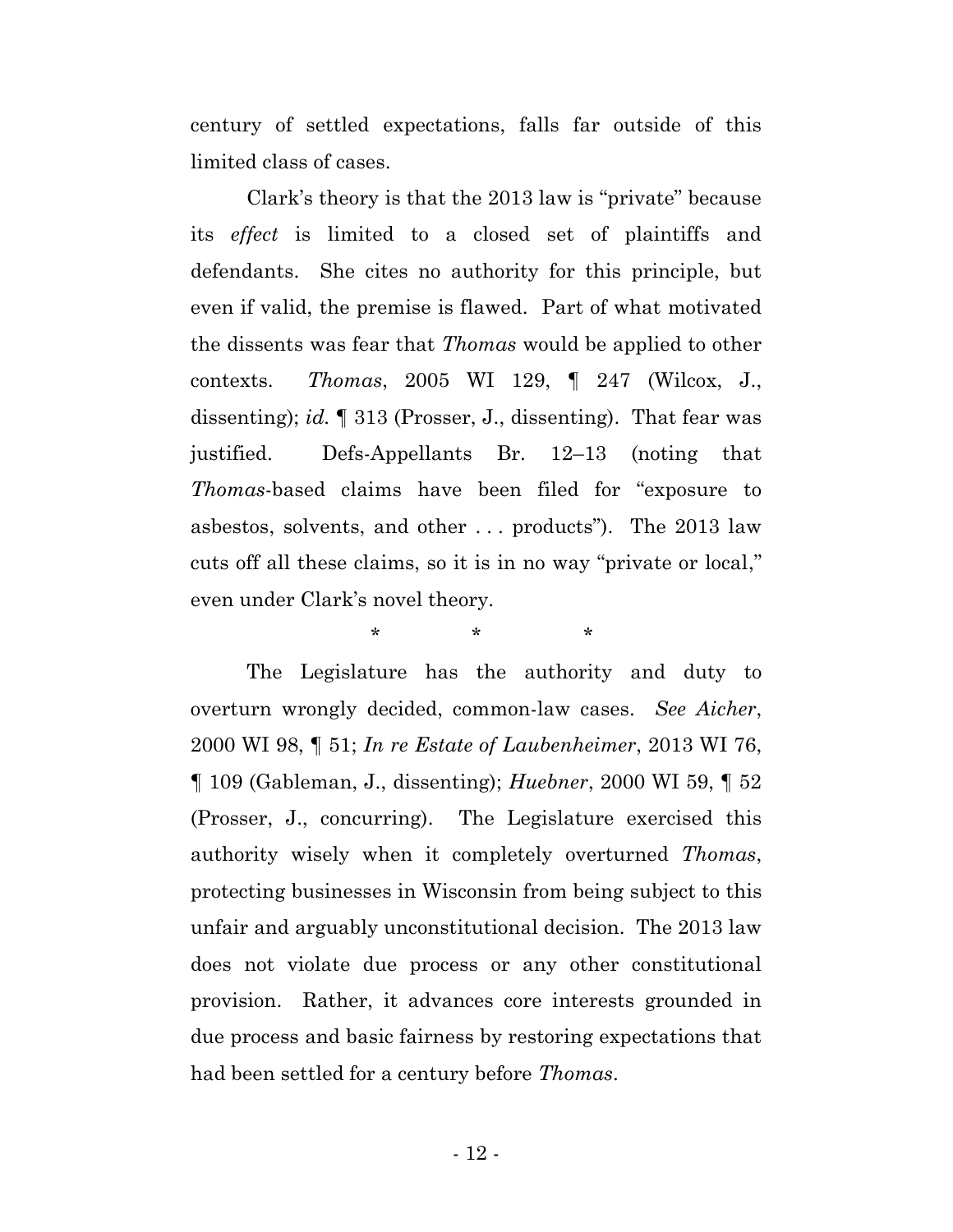## **CONCLUSION**

<span id="page-16-0"></span>The decision of the Milwaukee County Circuit Court should be reversed.

Dated this 8th day of February, 2016.

Respectfully submitted,

BRAD D. SCHIMEL Attorney General

MISHA TSEYTLIN Solicitor General

LUKE N. BERG Deputy Solicitor General State Bar #1095644

AMY C. MILLER Staff Attorney

Attorneys for Amicus Curiae

Wisconsin Department of Justice 17 W. Main Street Post Office Box 7857 Madison, Wisconsin 53707-7857 (608) 266-3056 (608) 261-7206 (Fax) *bergln@doj.state.wi.us*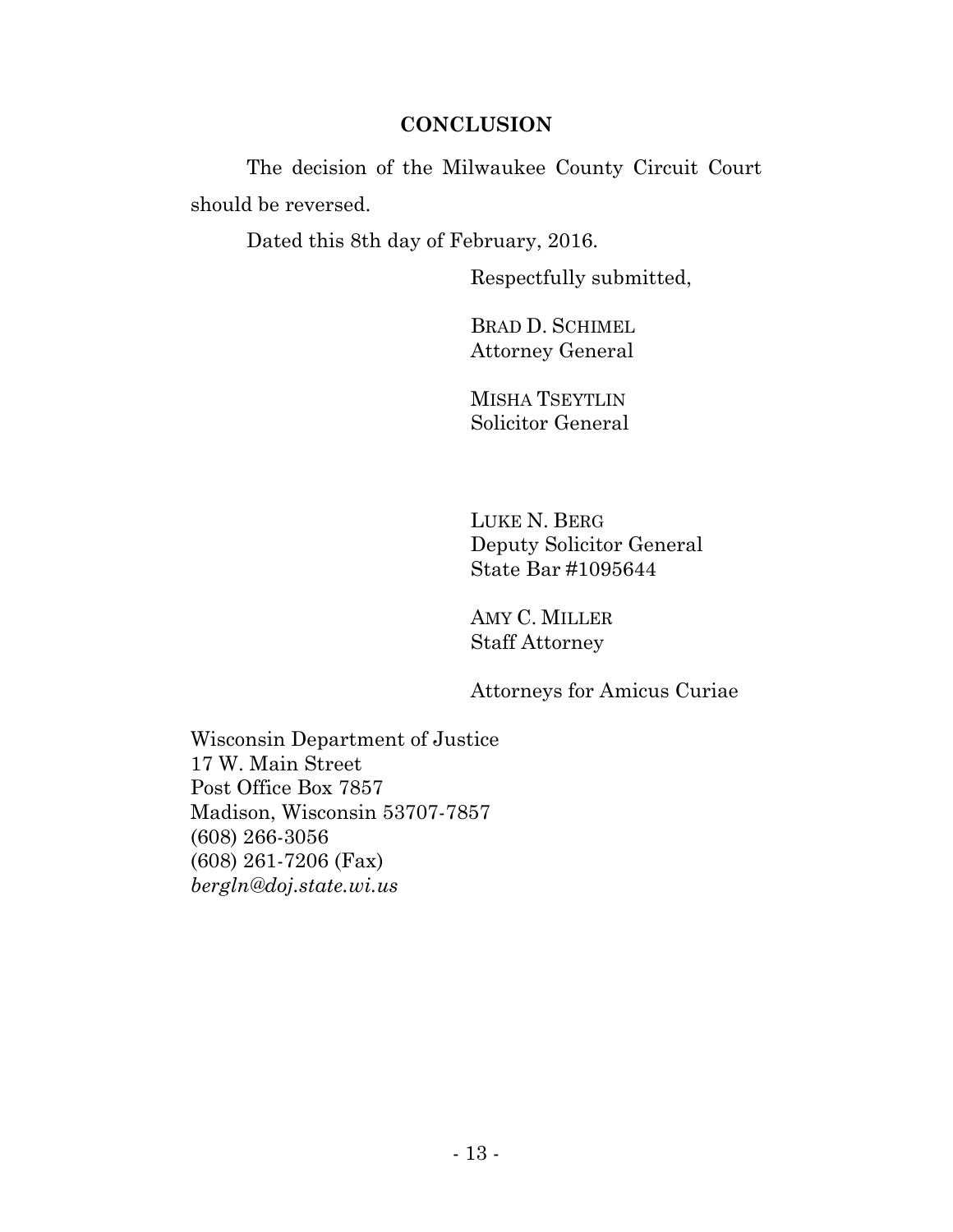# **CERTIFICATION**

I hereby certify that this brief conforms to the rules contained in Wis. Stat. § 809.19(8)(b), (c) for a brief produced with a proportional serif font. The length of this brief is 2,848 words.

Dated this 8th day of February, 2016.

LUKE N. BERG Deputy Solicitor General

\_\_\_\_\_\_\_\_\_\_\_\_\_\_\_\_\_\_\_\_\_\_\_\_\_\_\_